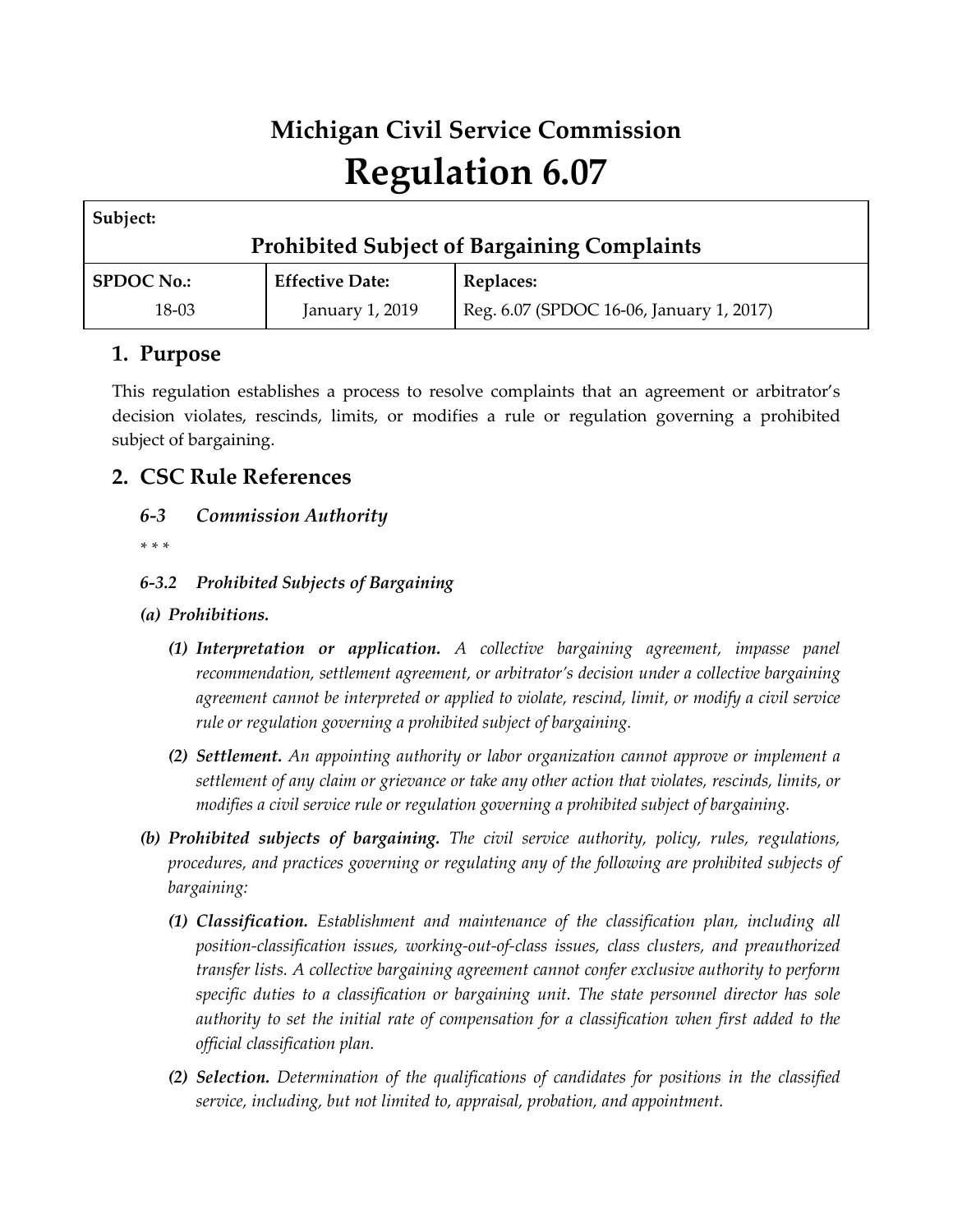- *(3) Assignment of staff. The employer's rights under rule 6-4.1(d) to assign staff, including non-disciplinary transfers, employment preference, recall, working out of class, scheduling, shift assignment, overtime assignment, and defining seniority.*
- *(4) Disbursements for personal services. Review and approval or disapproval of requests by agencies to make disbursements for personal services outside the classified service. Notwithstanding this subsection, the following are proper subjects of bargaining:*
	- *(A) Notice to the exclusive representative of a request for permission by the appointing authority to make disbursements for personal services outside the classified service.*
	- *(B) The obligations to meet and confer regarding the impact of a decision to make disbursements for personal services outside the classified service.*
	- *(C) Reasonable efforts on the part of the employer, not involving a delay in implementation, to reduce the impact on current classified employees of a decision to make disbursements for personal services outside the classified service.*
- *(5) Political or union activity. Political activity or union activity by classified employees during actual-duty time; requirements and limitations on union leave in rule 6-3.9(c); and requirements and limitations on strikes and strike-related grievances in rule 6-15.*
- *(6) Civil service authority. The authority of the civil service commission, the state personnel director, or civil service staff established by law, including the civil service rules and regulations.*
- *(7) System of collective bargaining. The system of collective bargaining created in the rules and regulations, including the limitations, restrictions, and obligations on collective bargaining parties, eligible employees, collective bargaining agreements, and conditions of employment outside the bargaining unit.*
- *(8) Specifically prohibited compensation issues. Compensation related to patents and copyrights, performance pay, critical-position premium, and any other compensation issue specifically identified by rule or regulation as a prohibited subject of bargaining.*
- *(9) Abolition or creation of positions. Appointing authorities' constitutional authority to create or abolish positions for reasons of administrative efficiency and the director's authority under rule 2-16 to assume positions.*
- *\* \* \**

#### *6-3.5 Modification of Agreement or Arbitrator's Decision*

*Notwithstanding any contrary rule or provision of a collective bargaining agreement, the civil service commission reserves the exclusive authority to determine during the term of a collective bargaining agreement if a provision previously approved has been applied or interpreted to violate or otherwise rescind, limit, or modify a civil service rule or regulation governing a prohibited subject of bargaining.*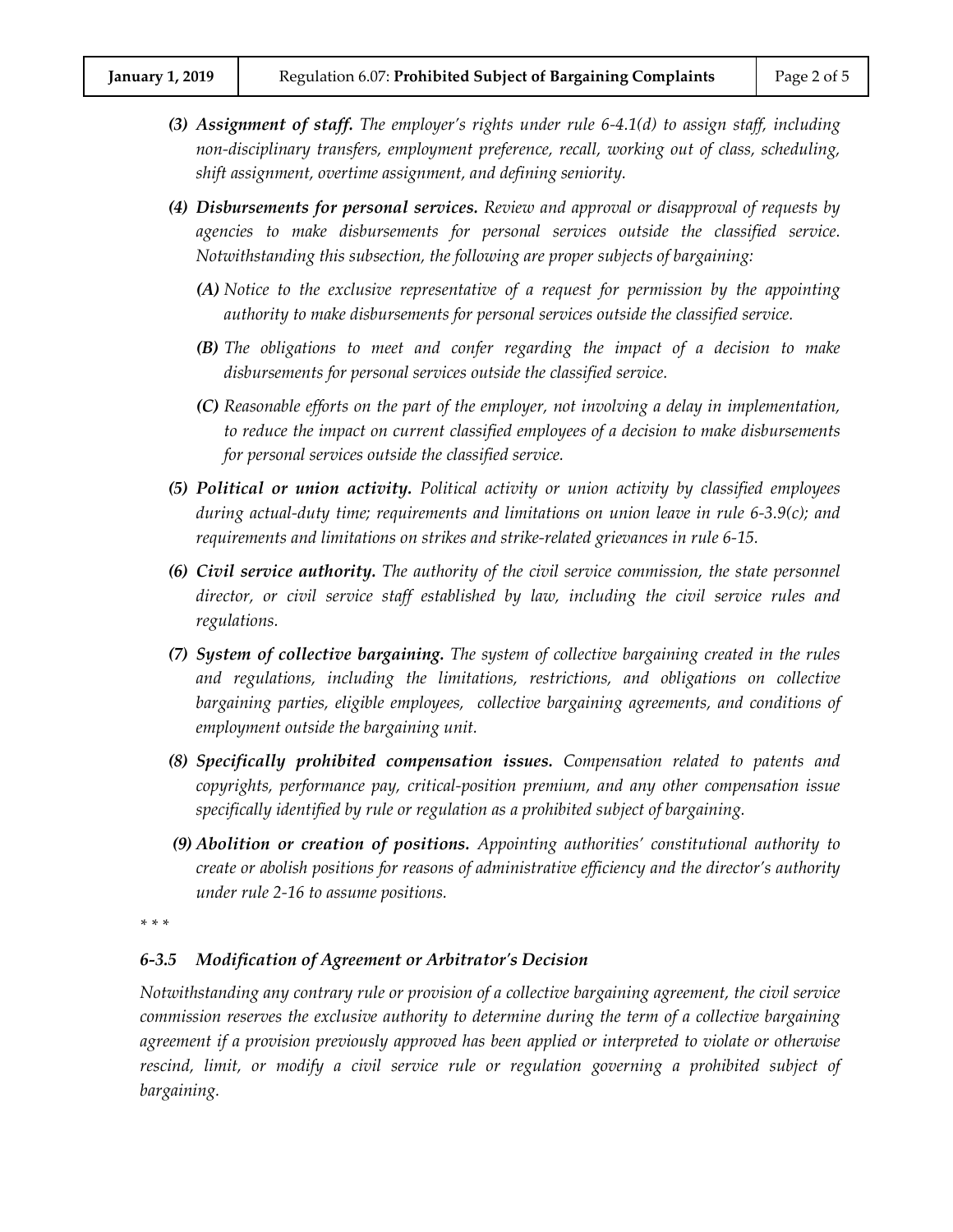- *(a) Complaint. Any person may file a complaint with the state personnel director that a collective bargaining agreement, arbitrator's decision, or settlement agreement under a collective bargaining agreement has been applied or interpreted to violate or otherwise rescind, limit, or modify a civil service rule or regulation governing a prohibited subject of bargaining. The director shall investigate the complaint. After providing notice to the parties and an opportunity to be heard, the director shall determine if a violation has occurred. The definition of prohibited subjects of bargaining shall be liberally construed to enforce the constitutional authority of the civil service commission.*
- *(b) Remedy. If the state personnel director determines that a violation has occurred, the director shall issue a report of findings to the civil service commission. The director may also take any one or more of the following actions:*
	- *(1) Issue an order to cure or correct the violation.*
	- *(2) Issue an order to enjoin future violations.*
	- *(3) Recommend to the civil service commission that it amend the existing collective bargaining agreement to cure or correct the violation.*
	- *(4) In the case of an arbitrator's decision, the state personnel director may also exercise superintending authority to vacate or modify the decision of the arbitrator or remand the matter to the arbitrator for further consideration.*
- *(c) Appeal. A party to the collective bargaining agreement who is aggrieved by a final decision of the state personnel director may file an application for leave to appeal to the civil service commission within 28 calendar days after the decision is issued.*
- *(d) Exclusive jurisdiction. The procedures provided in this rule and in the regulations are the exclusive procedures for determining if a collective bargaining agreement, arbitrator's decision, or settlement agreement has been applied or interpreted to violate or otherwise rescind, limit, or modify a civil service rule or regulation governing a prohibited subject of bargaining. A provision of a collective bargaining agreement, including a grievance procedure permitted by rule 6-9.6 [Negotiated Grievance Procedures], cannot replace, interfere with, or limit this exclusive jurisdiction or the superintending authority of the state personnel director or the civil service commission.*

### **3. Standards**

#### **A. Complaints.**

- 1. **Filing.** Any person may file a prohibited subject of bargaining complaint, as authorized in rule 6-3.5(a). The complaint must be filed with the state personnel director by email to **MCSC-OGC@mi.gov.**
- 2. **Contents of complaint.** The complaint must contain the following:
	- a. The complainant's name, address, telephone number, and signature.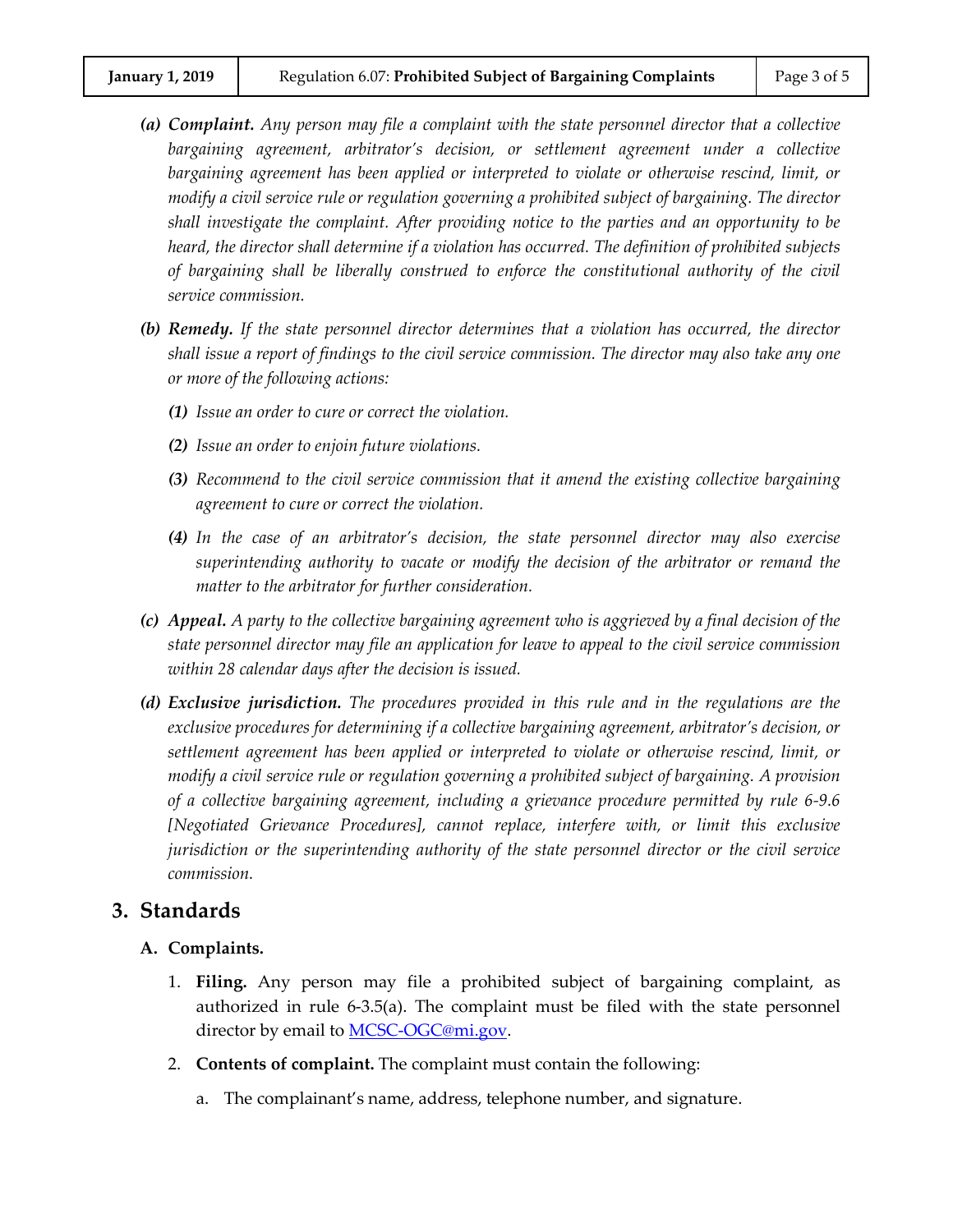- b. A concise summary of the factual background and an explanation of how a collective bargaining agreement has been applied or interpreted to violate or otherwise rescind, limit, or modify a Civil Service rule or regulation governing a prohibited subject of bargaining.
- c. If the complaint implicates a decision of an arbitrator, a complete copy of the arbitrator's decision must be attached.

#### **B. Review of Complaint.**

- 1. **Administrative dismissal.** The state personnel director or director's designee may administratively dismiss a complaint for any ground in rule 8-4 without prior notice.
- 2. **Assignment.** If the complaint is not administratively dismissed, the director shall designate an adjudicating officer to investigate the complaint.
- **C. Investigation.** The adjudicating officer shall give written notice of the investigation to the interested parties.
	- 1. **Interested parties.** The complainant, office of the state employer, and exclusive representative are interested parties.
	- 2. **Conferences.** The adjudicating officer may conduct conferences with the interested parties as necessary to investigate the complaint. The adjudicating officer may direct the interested parties to file briefs on specified issues.
	- 3. **Summary disposition.** If there is no genuine issue over any material fact, the adjudicating officer may recommend a final disposition of the complaint without a hearing based on the complaint and written submissions of interested parties, including affidavits.
	- 4. **Disposition with a hearing.** If there is a genuine issue over any material fact, the adjudicating officer shall conduct a hearing over just the material facts in dispute. The interested parties must have a reasonable opportunity to present evidence, examine and cross-examine witnesses, and present argument. The adjudicating officer may swear witnesses, take testimony, receive evidence, including opinion evidence, and take other actions necessary to investigate the complaint and consider fairly the claims of the interested parties. The rules of evidence do not apply, but the adjudicating officer may refuse to take or admit repetitive, irrelevant, unreliable, or speculative evidence.

#### **D. Decision.**

1. **Recommended decision.** The adjudicating officer shall examine the complaint, the collective bargaining agreement, any arbitrator's decision, any other record evidence, and the rules and regulations governing prohibited subjects of bargaining. The adjudicating officer shall recommend a decision on the complaint to the director that sets out findings of facts and conclusions of law. If the adjudicating officer finds